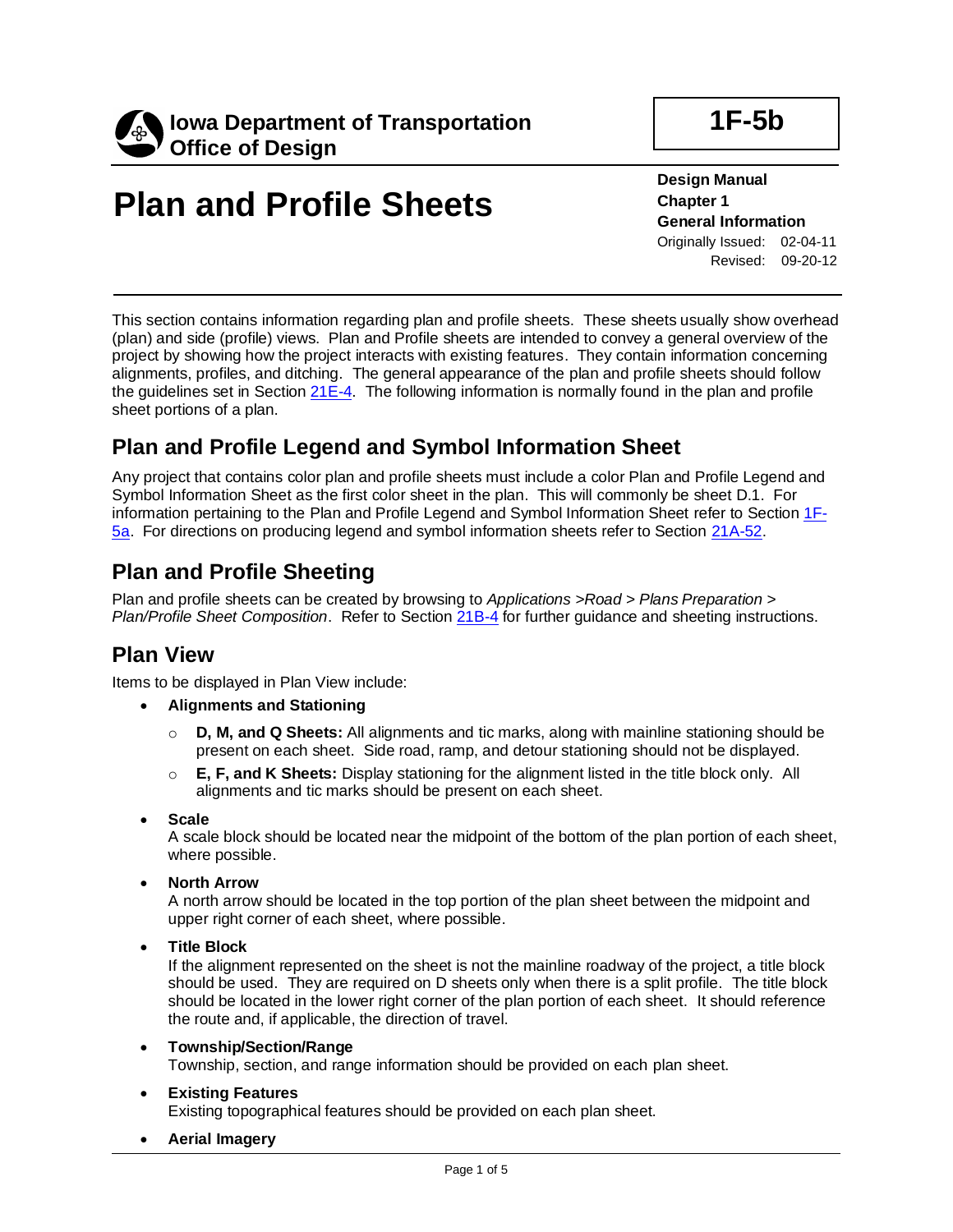Aerial imagery may be included in the plan through D5 to serve as a design aid. Final plans may include aerial imagery for all plan sheets only if the image provides critical information which is otherwise absent in the photogrammetric topography.

• **Shading**

Shading of the grading surface, the proposed granular surface, the proposed grade/pave surface, the proposed pavement surface, and the temporary pavement surface should be contained within the pavement edge lines and should be shown only where the full subgrade has been developed. Bridges and entrances should be shaded only if they will be constructed in the project.

**NOTE:** Sidewalk should be shaded in the same color as on the S sheets.

• **Lane Lines**

Lane lines should be shown, but terminated within the returns of intersections as not to cross with any other lane lines. Lane lines should also only be presented after the lane width is fully developed. Refer to the illustration in Figure 1 for clarification.



**Figure 1:** Proper Lane Line Development

- **Pavement Edge Lines** Pavement edge lines should be present on each sheet.
- **Ground Line Intercept**

The ground line intercept should be shown for all work types.

• **Structures**

Proposed and existing structures should be present on each sheet.

• **Entrances**

Proposed and existing entrances should be present on each sheet.

• **Right-of-Way**

Proposed right-of-way lines, proposed right-of-way symbols, and section lines should be present on each sheet and identified on the legend sheet. Property lines and their symbols should not be displayed. Right-of-way lines should only be included if the limits are known; do not assume the right-of-way is consistent with the fence line.

• **Utilities**

Utilities should be shown on the plan portion of each sheet and identified on the legend sheet.

• **Railroad Crossings**

Show all railroad crossings within or immediately adjacent to the project limits, including the railroad property lines and the name of the railroad company. Include this information anytime the contractor will be required to gain access or perform work on the railroad right-of-way or within 25 feet of the centerline of the outermost railroad track.

• **Restricted Areas**

If any environmentally or culturally sensitive areas are located outside the ROW, the contractor must be made aware of the location while maintaining confidentiality to the nature of the restricted area as required by Iowa code. To do this, the area should be hatched in red and a special note should be highlighted in yellow on the plan sheet. The designer will be provided the note and location of hatching by the Office of Location and Environment.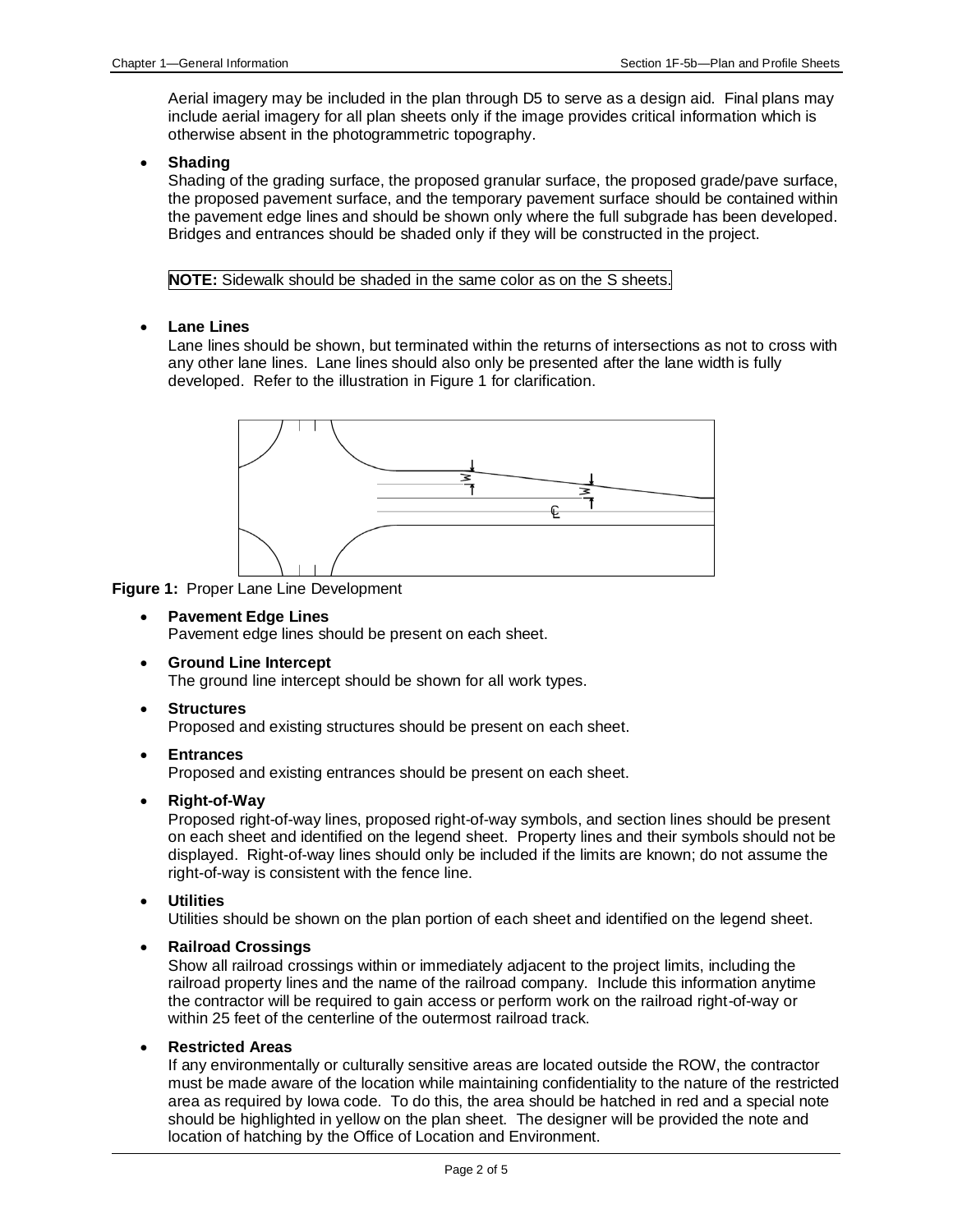#### **Other Project Specific Information**

Project specific information should be shown on the plan portion of the appropriate sheet and identified on the legend sheet or labeled.

Items to be labeled in Plan View include:

#### • **Begin/End Project**

Begin/End Project designates the outermost limits of the project, excluding areas necessary for traffic control, and should be labeled using **D & C Manager**. *Design Files > Road Design > (ML, SR, DET, INCH, INSC, RMP, STG) > Plan View >Notes > Begin/End Note.* The Begin/End Project may not necessarily require labeling in the D Sheets. For example, it is not necessary to create additional D sheets to label the Begin/End Project to include crossovers, since this information is labeled on the Location Map Sheet. If the Begin/End Project does not coincide exactly with the work done (for example, the areas tying into existing ground during grading), conservatively round to the nearest 10 feet to determine the project limits.

#### • **Begin/End Construction**

Begin/End Construction designates the outermost limits of construction for routes intersecting the mainline of the project (E and F sheets), excluding areas necessary for traffic control, and should be labeled using **D & C Manager**. *Design Files > Road Design > (ML, SR, DET, INCH, INSC, RMP, STG)* > *Plan View >Notes > Begin/End Note.*

#### • **Begin/Stop/Resume/End Pavement Types**

Begin/Stop/Resume/End Pavement Types should be labeled using **D & C Manager**. *Design Files > Road Design > (ML, SR, DET, INCH, INSC, RMP, STG)* > *Plan View >Notes > Begin/End Note.* The following work types are examples that should be designated within the plan: Paving, Resurfacing, Milling and Resurfacing, and Widening and Resurfacing.

#### • **Roadways**

Roadways should be labeled using **D & C Manager.** *Design Files > Road Design > (ML, SR, DET, INCH, INSC, RMP, STG)* > *Plan View >Text > Roadway Label.*

#### • **Horizontal Curve Information**

Horizontal curve information should be labeled using **D & C Manager** per Section [2A-1.](02A-01.pdf) *Design Files > Road Design > (ML, SR, DET, INCH, INSC, RMP, STG)* > *Plan View > COGO Alignments >* English Horizontal Alignments

#### • **Station Equations**

Station equations should be labeled using **Plan View Labeler** per Section [1F-12b.](01F-12b.pdf)

#### • **Description of Structures**

Structures should be labeled using **D & C Manager**. *Design Files > Road Design* > *(ML, SR, DET, INCH, INSC, RMP, STG)* > *Plan View > Pipes and Culverts > Culvert Note.* Roadway pipe text should be located in the top and bottom portions of the plan view. (Left side pipes should be labeled at the top and right side pipes should be labeled at the bottom.) If pipes have been installed in a previous stage, the pipe text should look similar to survey data. The text will print green and the word "install" should be deleted. For complex projects additional information, such as 'Installed with (*paren*),' may be beneficial. All existing structures shall be labeled as to their disposition. Where applicable, design numbers should be included for structures.

#### • **Location of Dikes and Types**

Dikes should be labeled using **D & C Manager**. *Design Files > Road Design > (ML, SR, DET, INCH, INSC, RMP, STG)* > *Plan View >Cells > Dikes.* If dikes have been installed in a previous stage, the dike text should look similar to survey data. The text will print green and the word "prop." should be deleted.

#### • **Entrance Location and Type**

Entrances should be labeled using **D & C Manager**. *Design Files > Road Design > (ML, SR, DET, INCH, INSC, RMP, STG)* > *Plan View >Entrance.* Entrances are to be labeled to the nearest foot. If an entrance pipe is present, it should be labeled immediately below the entrance type labeling. If entrances/entrance pipes have been installed in a previous stage, the entrance text should look similar to survey data. The text will print green and the word "prop." should be deleted.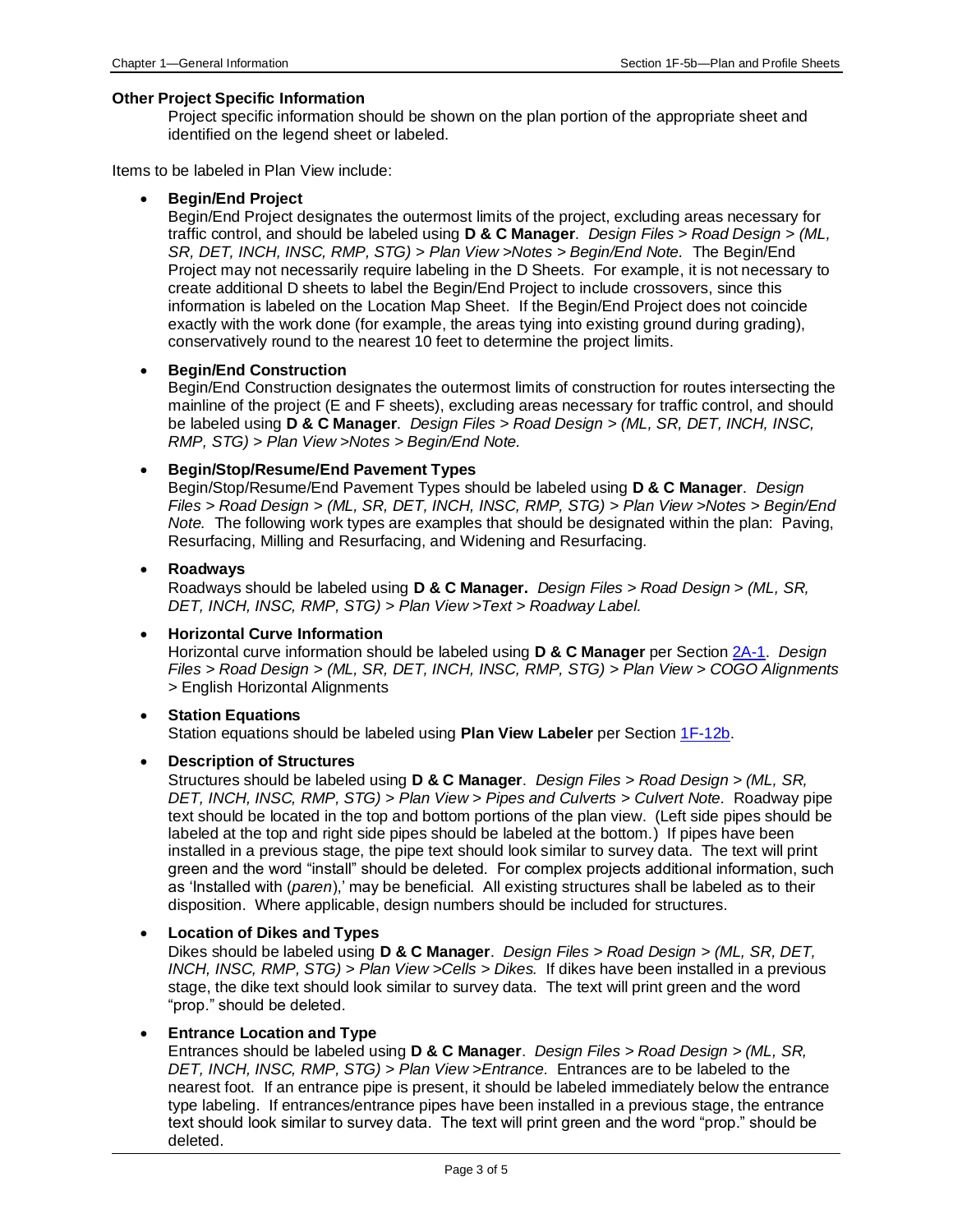#### • **Borrows**

A label designating the general location of borrows should be shown.

#### • **Roadway Intersection Points**

Roadway intersection points should be labeled using **Plan View Labeler**. Any location where an alignment relates to the mainline should be labeled according to Section [1F-12b.](01F-12b.pdf)

• **Special Instructions**

Project specific special instructions may be put on D sheets, but must also be thoroughly explained in the Estimate Reference Notes.

**NOTE:** Any items that cannot be found in the legend must be labeled.

### **Profile View**

Items to be displayed in Profile View include:

#### • **Profile and Stationing**

Profile, stationing, and profile grade elevations at 25-foot intervals should be present on each sheet. If portions of the profile are not to be constructed in the current project, then the profile in those areas should be identified by a dashed line.

• **Entrances**

Proposed rural entrance profiles should be located in the profile view at the station where they occur.

#### • **Ditch Grade Information**

Left, median, and right ditch grades should be shown on each sheet and drawn using **D & C Manager**. *Design Files > Road Design > (ML, SR, DET, INCH, INSC, RMP, STG)* > *Profile View > Ditch Grade Tool.* Ditching should be accurate to the current construction or not shown at all (this includes temporary ditching).

Items to be labeled in Profile View include:

• **Begin/End Project**

Begin/End Project locations should be labeled using **Profile Labeler**. The Begin/End Project locations need only be labeled if they relate directly to the proposed profile. If the Begin/End project does not directly correspond with the pavement type, conservatively round to the nearest 10 feet to determine the project limits, as such the elevation should not be labeled since this location is approximated.

- **Begin/Stop/Resume/End Pavement Types** Begin/Stop/Resume/End Pavement Types should be labeled using **Profile Labeler**.
- **Vertical Curve Information**

Vertical curve information should be labeled using **D & C Manager** per Section [2B-1.](02B-01.pdf) *Design Files > Road Design > (ML, SR, DET, INCH, INSC, RMP, STG)* > *Profile View > Roadway > COGO Profiles.* 

- **Station Equations** Station equations should be labeled using **Profile Labeler**.
- **Entrances** Proposed entrance profile grades should be labeled using text size 10 (for 100 scale).
- **Ditch Bar Graph**

The ditch bar graph should be constructed using **D & C Manager**. *Design Files > Road Design > (ML, SR, DET, INCH, INSC, RMP, STG)* > *Profile View >Text > Roadway > Bar Graph Text.* If temporary ditching is necessary for the project, it should be identified in the ditch bar graph as such.

• **Hauling Information**

Hauling information should be located in the top section of the profile view. Text settings should match the parameters in Table 1, excluding justification.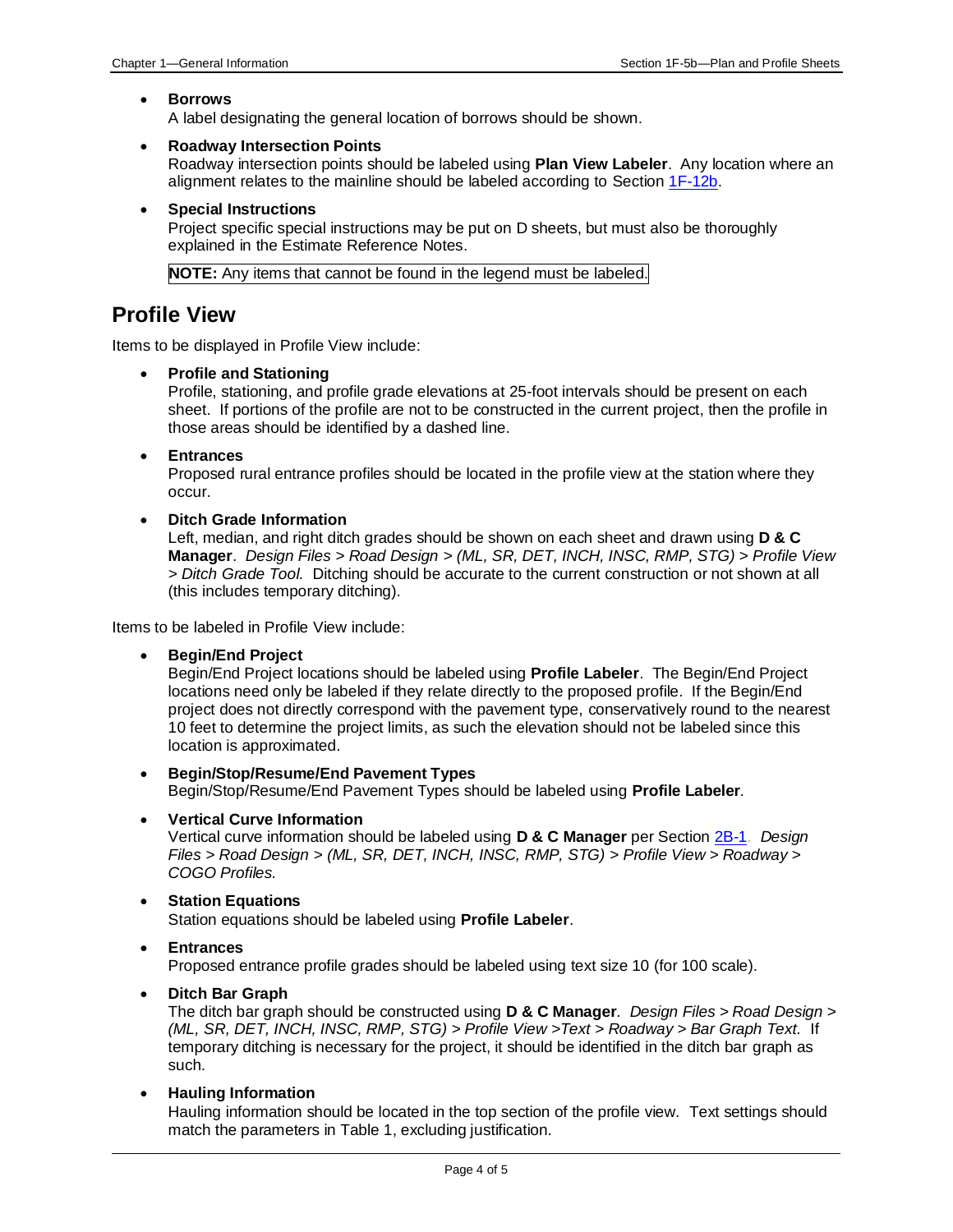### **Examples**

Urban [Mainline](01F-05/UrbanMainlinePlanAndProfileSheetSample.pdf) Plan and Profile Sheet Sample Rural [Multi-Lane](01F-05/RuralMulti-LaneGradingMainlinePlanAndProfileSheetSample.pdf) Grading Mainline Plan and Profile Sheet Sample Rural Bridge [Replacement](01F-05/RuralBridgeReplacementSample.pdf) Sample